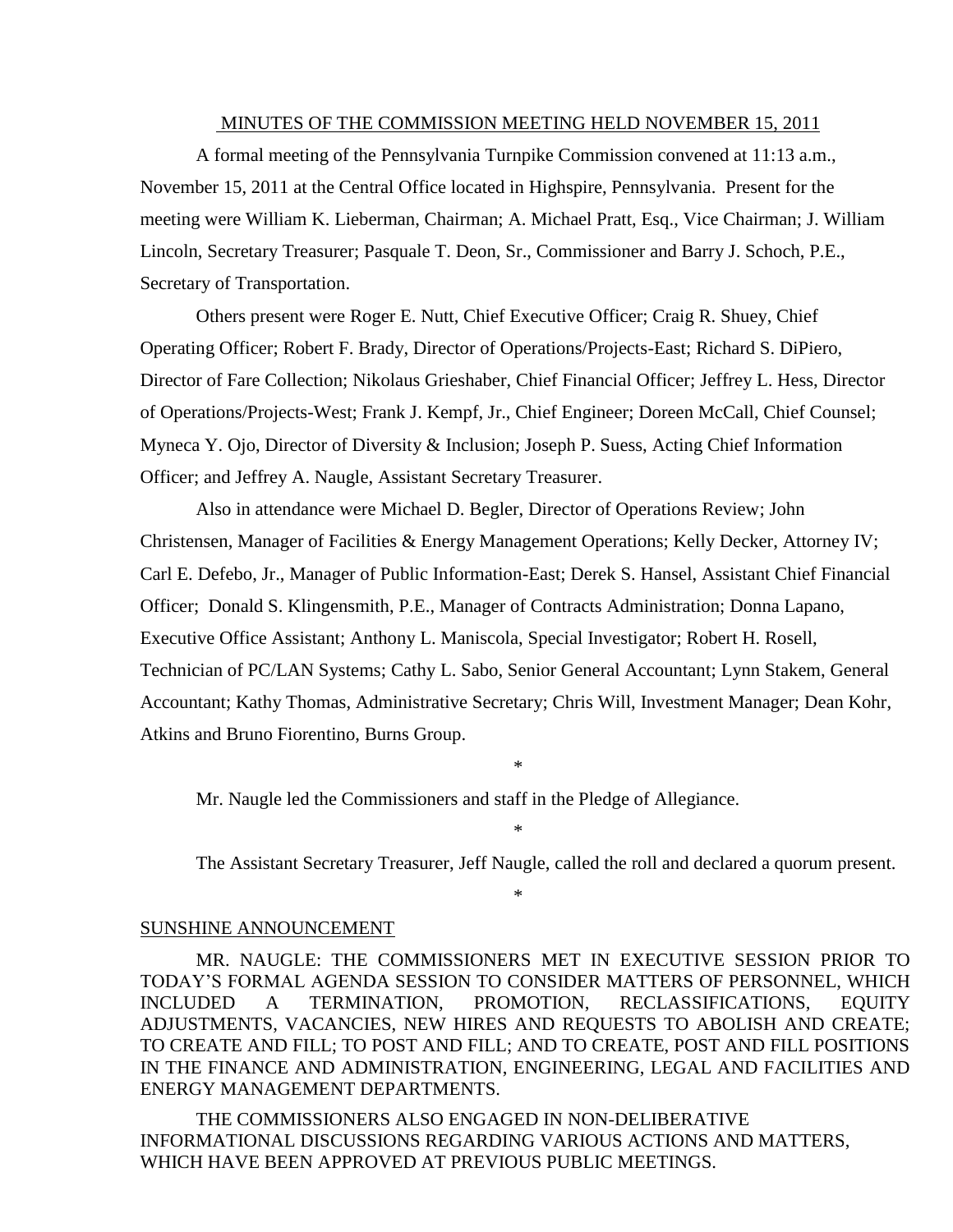## \*

## PUBLIC COMMENT

MR. NAUGLE: THE PUBLIC IS WELCOME AT THIS TIME TO ADDRESS THE COMMISSION REGARDING ITEMS LISTED ON THE AGENDA OR OTHER ITEMS NOT LISTED ON THE AGENDA THAT ARE WITHIN THE COMMISSION'S AUTHORITY OR CONTROL.

IN ORDER TO CONDUCT AN ORDERLY, EFFICIENT, EFFECTIVE AND DIGNIFIED MEETING, ALL PERSONS WISHING TO ADDRESS THE COMMISSION SHOULD HAVE SIGNED IN AND REQUESTED TIME TO SPEAK. IF YOU HAVE NOT DONE SO, YOU ARE INVITED TO DO SO.

COMMISSIONERS, WE HAVE NO REQUESTS TO ADDRESS THE COMMISSION. AT THIS TIME WE ASK ALL VISITORS TO STAND AND INTRODUCE YOURSELF.

\*

## DEAN KOHR, ATKINS BRUNO FIORENTINO, BURNS GROUP

#### MINUTES OF THE MEETING

Motion-That the Minutes of the meeting held November 1, 2011 be approved and filed as amended-was made by Commissioner Lincoln seconded by Commissioner Pratt; and passed unanimously.

## COMMUNICATIONS

Motion-That the Commission accepts and files the memos received from the Chief Counsel and the Manager of Strategic Sourcing & Asset Management -was made by Commissioner Lincoln, seconded by Commissioner Schoch; and passed unanimously.

\*

\*

## PERSONNEL

Motion-That the Commission approves the Personnel as submitted-was made by Commissioner Lincoln, seconded by Commissioner Deon; and passed unanimously.

\*

## NEW BUSINESS

#### UMBRELLA/EXCESS COVERAGE

Motion-That the Commission authorizes the purchase of Umbrella/Excess Coverage for Workers' Compensation, General Liability and Auto Liability to protect the Commission against large losses for which no coverage currently exists. The Commission's insurance broker, Joyce, Jackman and Bell, would place coverage as appropriate-was made by Commissioner Lincoln, seconded by Commissioner Deon; and passed unanimously.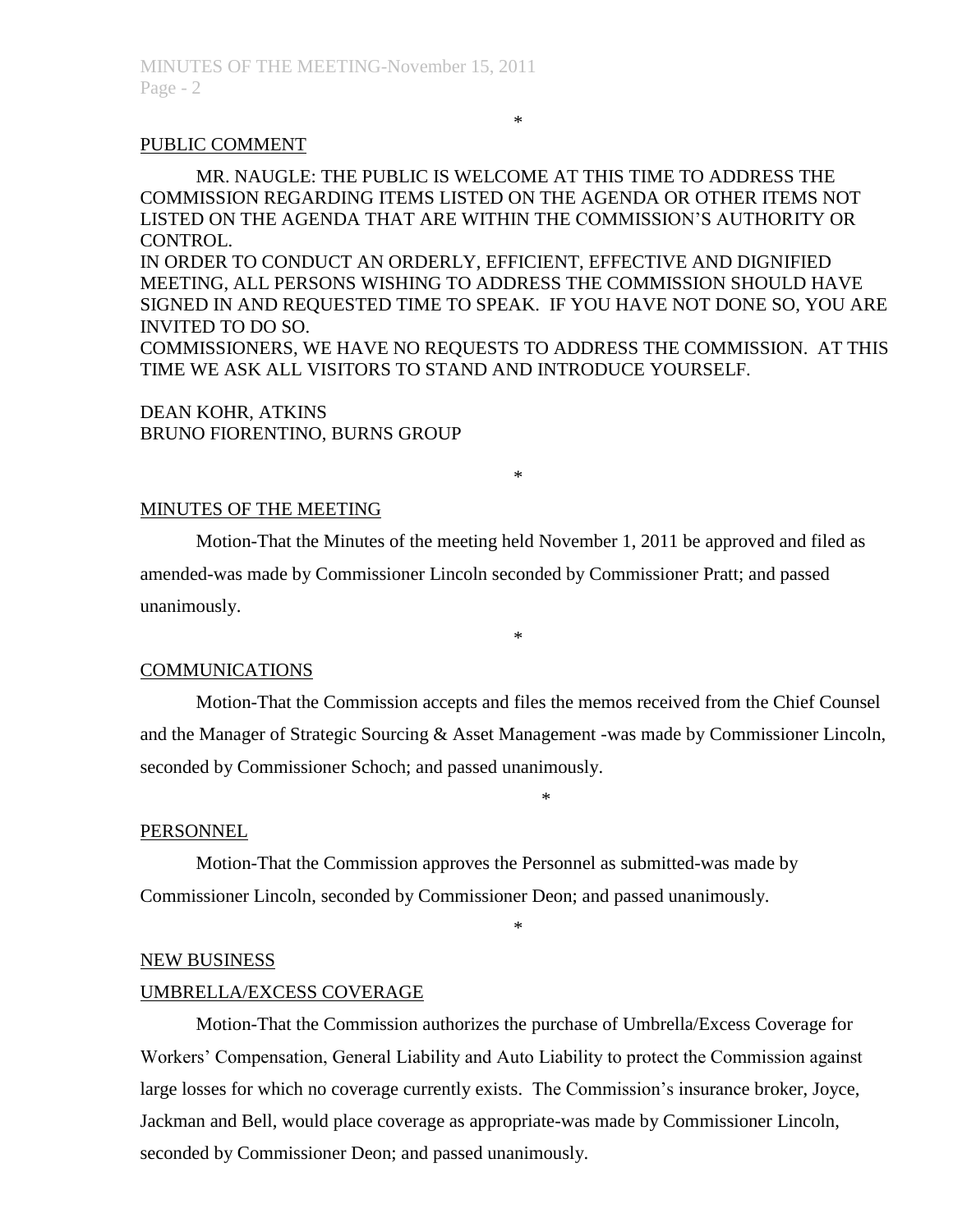## AGREEMENTS

Motion-That the Commission approves the negotiation and execution of the Agreement for the item listed in memos "a, b, c, e, f, h and j":

\*

- a. Reimbursement Agreement with Norfolk Southern Railroad for the Commission to reimburse the railroad the costs associated with the engineering and protective services necessary for the replacement of Bridge EB-103 at MP 228.54; for a not-to-exceed amount of \$250,000.00;
- b. Supplemental Agreement with Dominion Peoples Gas Co. to relocate various underground facilities necessary for the total reconstruction project from MP 31.00 to MP 40.00; for an increase of \$62,152.81; increasing the not-to-exceed amount to \$199,652.81;
- c. Reimbursement Agreement with ATT for the Commission to reimburse ATT the costs associated with the engineering and protective services necessary for construction of the access ramp at MP 250.3 WB; for a not-to-exceed amount of \$30,712.50;
- e. Reimbursement Agreement with AQUA PA for AQUA to reimburse the Commission the costs associated with the design, construction in installation of a new waterline crossing necessary for the replacement of Bridge DB-229 at MP 352.36; for an estimated cost of \$458,910.00;
- f. Agreement with Gilmore & Associates, Inc. to survey approximately 10-acres of property that was rezoned and can be developed commercially; for a not-to-exceed amount of \$8,875.00;
- h. Lease Agreement with Allentown SMSA Limited Partnership d/b/a Verizon Wireless to permit them to lease space in the Lehigh Tunnel Tubes; Verizon will pay the Commission the initial lease rate of \$16,200.00 for the first year, with 3% increases every year after that with an initial lease term of five (5) years, with the right to extend the lease on a year-to-year basis;
- j. Agreement with Chesapeake Appalachia, LLC to lease approximately 190 acres of Right-of-Way on the Mon/Fayette Expressway for the purpose of exploring, developing, and producing oil and gas from the Marcellus Shale formation.

-was made by Commissioner Lincoln, seconded by Commissioner Deon; and passed unanimously.

Motion-That the Commission approves the negotiation and execution of the Agreement for the item listed in memos "d, g and i":

d. Reimbursement Agreement with PECO Energy for the Commission to reimburse PECO the costs associated with the gas line relocation necessary for the replacement of Bridge DB-229 at MP 352.36; for a not-to-exceed amount of \$59,070.00;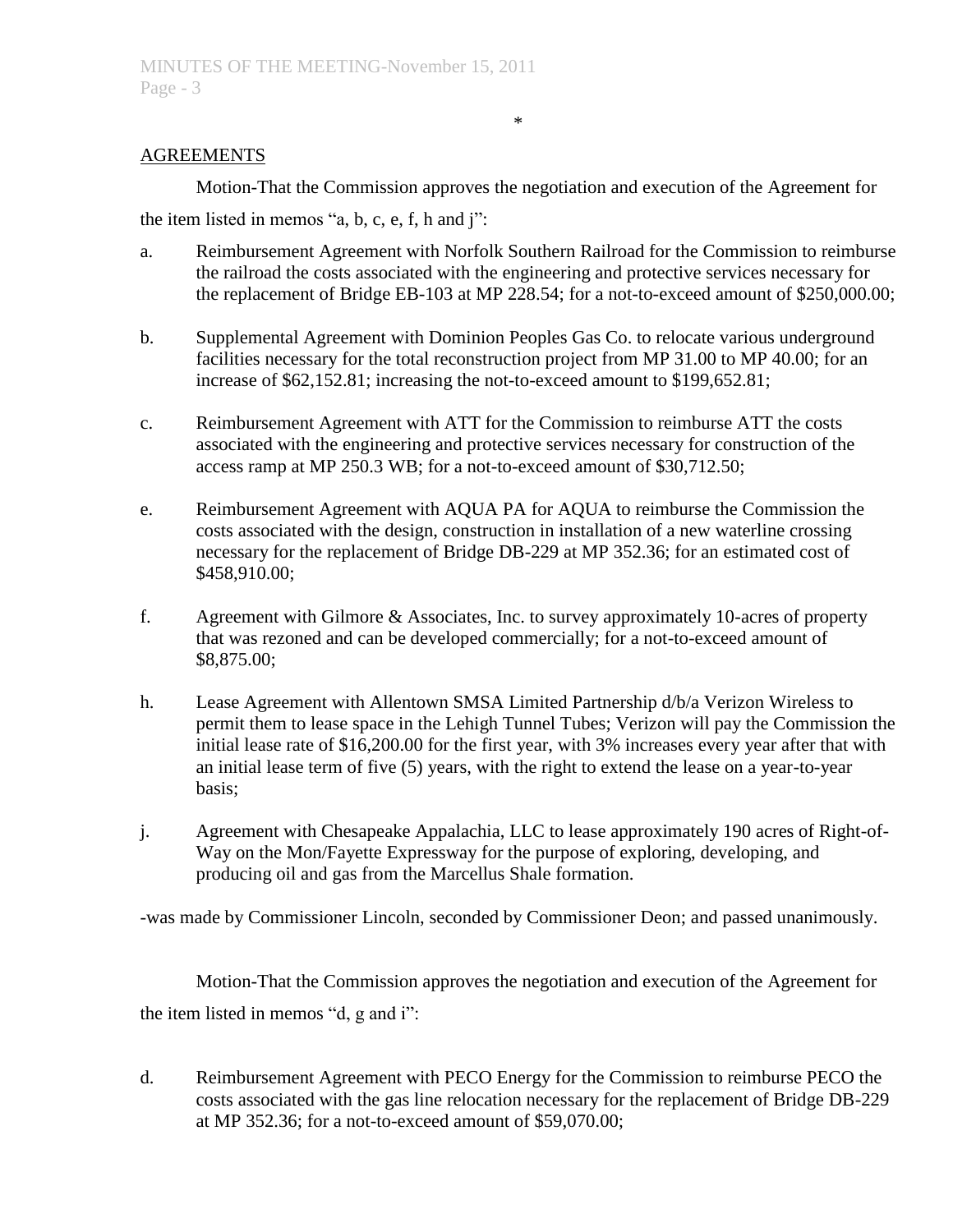- g. Reimbursement Agreement with PECO Energy for the Commission to reimburse PECO the costs associated with the aerial facility relocation necessary for the replacement of Bridge DB-229 at MP 352.36; for a not-to-exceed amount of \$1,875,000.00;
- i. Reimbursement Agreement with PECO Energy for PECO to reimburse the Commission the costs associated with the installation of new conduit necessary for the I-95/I-276 Interchange project;

-was made by Commissioner Lincoln, seconded by Commissioner Deon; Commissioner Pratt abstained.

VICE CHAIRMAN PRATT: MR. CHAIRMAN, I ABSTAIN ON THE BASIS THAT THE COMPANY SET FORTH IN THIS AGENDA ITEM IS A CLIENT OF THE FIRM OF WHICH I AM A PARTNER. I ASK THAT THE SECRETARY PLEASE HAVE THE MINUTES OF THE MEETING REFLECT MY ABSTENTION ON THIS VOTE.

The motion passed.

\*

# RIGHT-OF-WAY REQUEST

Motion-That the Commission approves the Right-of-Way Requests for the items listed in

memos "a" through "c":

- a. Acquisition of Right-of-Way #14070-RB, a partial take parcel, necessary for the total reconstruction project from MP 40.00 to MP 48.00; by authorizing a transfer of the property from the township to the Commission and after construction, the Commission will transfer to the Township the landlocked remnants of the property formerly of Red Raven, Inc.; authorize the appropriate Commission officials to execute Settlement Agreement and General Release; and authorize the transfer of the former Red Raven property to the Township by authorizing the execution of a deed as prepared by the Legal Department;
- b. Acquisition of Right-of-Way #14212-A, a partial take parcel, necessary for the total reconstruction project from MP 40.00 to MP 48.00; by authorizing payment in the amount of \$90,000.00 to The Township of Indiana, representing fair market value; authorize the appropriate Commission officials to execute the agreement of sale; authorize the payment of additional statutory damages as calculated by the Legal Department and approved by the Chief Executive Officer; and payment of the fair market value to the property owner is contingent upon the delivery of a deed prepared by the Legal Department;
- c. Settlement of Right-of-Way #6059-E, a total take parcel, necessary for the roadway and bridge reconstruction project from MP 319.00 to MP 326.00; by authorizing settlement payment in the amount of \$475,000.00 to Buckley, Brion, McGuire, Morris & Sommer, LLP.

-was made by Commissioner Deon, seconded by Commissioner Lincoln; and passed unanimously.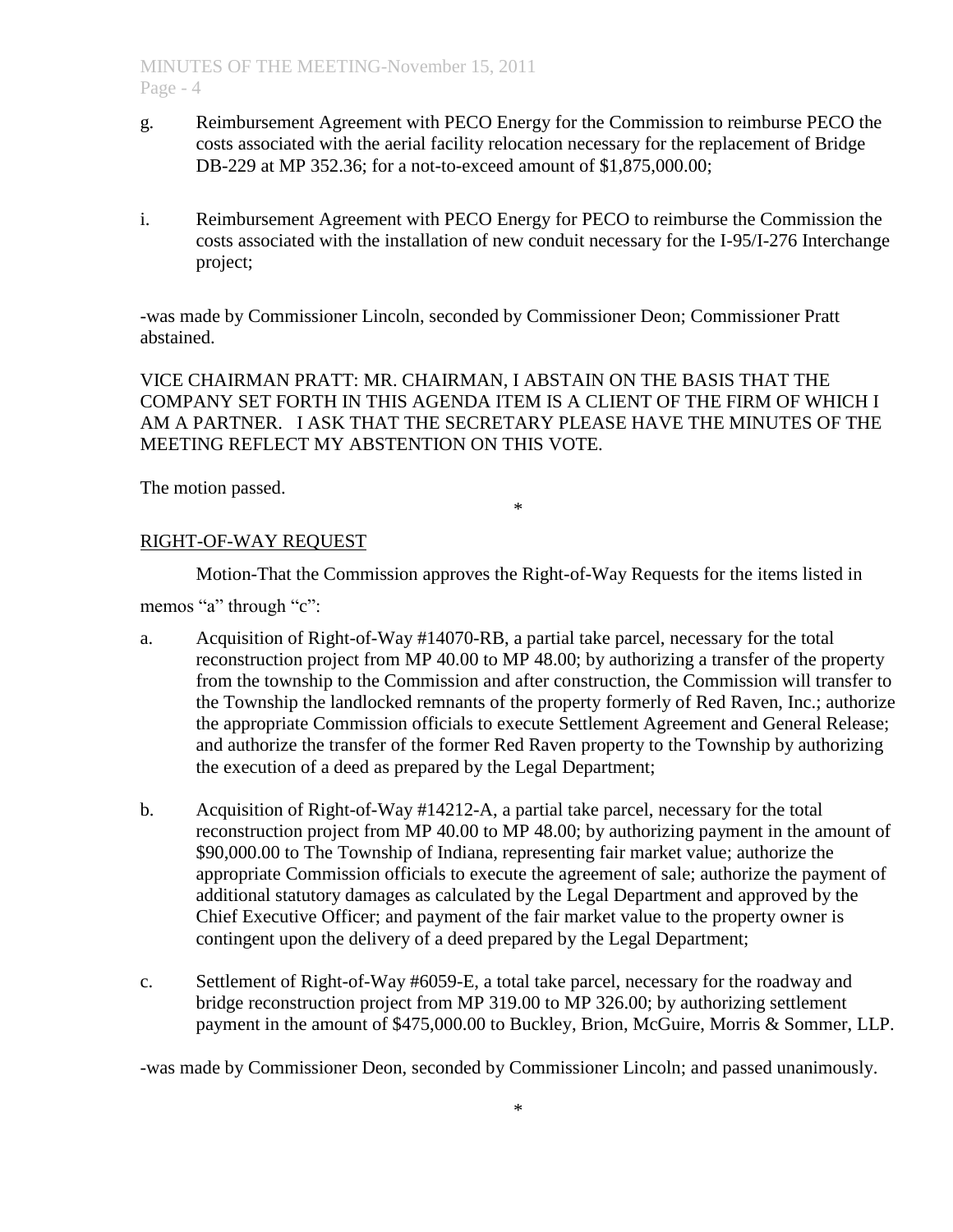# ADVERTISING

Motion-That the Commission approves advertising for the items listed in memos "a" through "c":

- a. Pavement Management System;
- b. Contract #S-006.00X002-3-03 for structural demolition and/or removal for the Southern Beltway project between US 22 and I-79;
- c. Two (2) full service open-end advertising/marketing/public relations services for marketing plan development.

-was made by Commissioner Lincoln, seconded by Commissioner Pratt; and passed unanimously.

\*

# AWARD OF BIDS AND ISSUANCE OF PURCHASE ORDERS

Motion-That the Commission approves the Award of Bids and Issuance of Purchase Orders for the items listed in memos "a" and "b":

- a. Two (2) mobile generators (with training), utilizing the Commonwealth's contract with Cleveland Brothers; at a total award of \$303,970.00;
- b. Exercise our  $3<sup>rd</sup>$  option to renew the agreement for toll collector uniforms with Unitec Distribution for an additional year; at an additional \$90,000.00.

-was made by Commission Lincoln, seconded by Commissioner Pratt; the passed unanimously.

# FEMA ASSISTANCE

Motion-That the Commission adopts the Resolution to authorize the Chief Financial Officer to execute, on behalf of the Commission, all forms necessary to comply with the requirements for FEMA Assistance Declarations without formal Commission action-was passed unanimously.

\*

\*

# SUPPLEMENTAL AGREEMENTS

Motion-That the Commission approves the Supplemental Agreements for the item listed in memo "a":

a. Supplemental Agreement #5 with McCormick Taylor, Inc. for an increase to the FAR (overhead) rate for work completed in 2010, for an increase of \$141,604.29;

-was made by Commissioner Deon, seconded by Commissioner Pratt; Commissioner Schoch abstained.

COMMISSIONER SCHOCH: I ABSTAIN ON THIS ITEM BECAUSE I HAVE A PAST RELATIONSHIP WITH THIS CONSULTANT**.**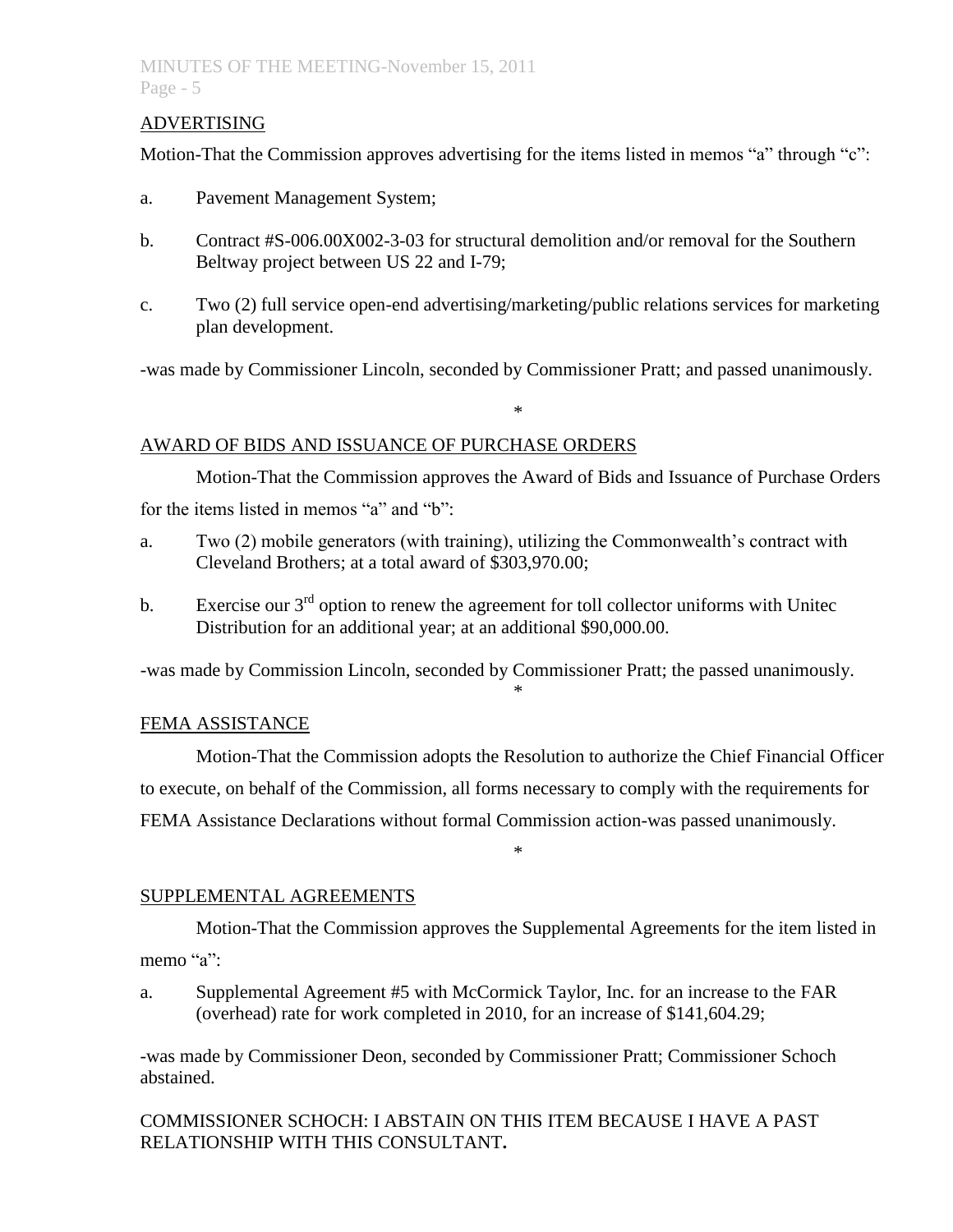Motion-That the Commission approves the Supplemental Agreement for the item listed in memo "b":

b. Supplemental Agreement  $#2$  for Agreement  $#4400001621$  with L. D. Astorino & Associates, Ltd. for open-end MEP design services, for an increase of \$76,000.00; increasing the not-toexceed amount to \$1,236,000.00;

-was made by Commissioner Deon, seconded by Commissioner Lincoln; Commissioner Lieberman abstained.

# CHAIRMAN LIEBERMAN: I ABSTAIN ON THIS ITEM BECAUSE THE CONSULTANT IS A CLIENT.

Motion-That the Commission approves the Supplemental Agreements for the items listed in

memos "c" and "d":

- c. Supplemental Agreement #1 for Agreement #4400002844 with Navarro & Wright Consulting Engineers, Inc. for open-end construction inspection services in the west, for an increase of 200,082.00; increasing the not-to-exceed amount to 1,050,082.00;
- d. Supplemental Agreement #5 for Agreement #4400001234 with Michael Baker Jr., Inc. for ongoing design/construction management services of the service plazas until August 2014, the anticipated completion date of the service plaza development project, for an increase of \$1,400,000.00.

-was made by Commissioner Lincoln, seconded by Commissioner Deon; and passed unanimously.

# \*

# CHANGE ORDERS

Motion-That the Commission approves the Change Orders for the items listed in memos "a" and "b":

- a. Change Order #3 for Contract #A-078.00R001-3-02 with Pikes Creek Site Contractors for bituminous resurfacing and median barrier replacement between MP A77.99 and MP A88.52, for a decrease of \$2,991,292.55;
- b. Change Order #1 for Contract #T-292.00R001-3-02 with Reading Site Contractors for bituminous overlay between MP 292.00 and MP 299.30, for a 202-day time extension.

-was made by Commissioner Lincoln, seconded by Commissioner Deon; and passed unanimously.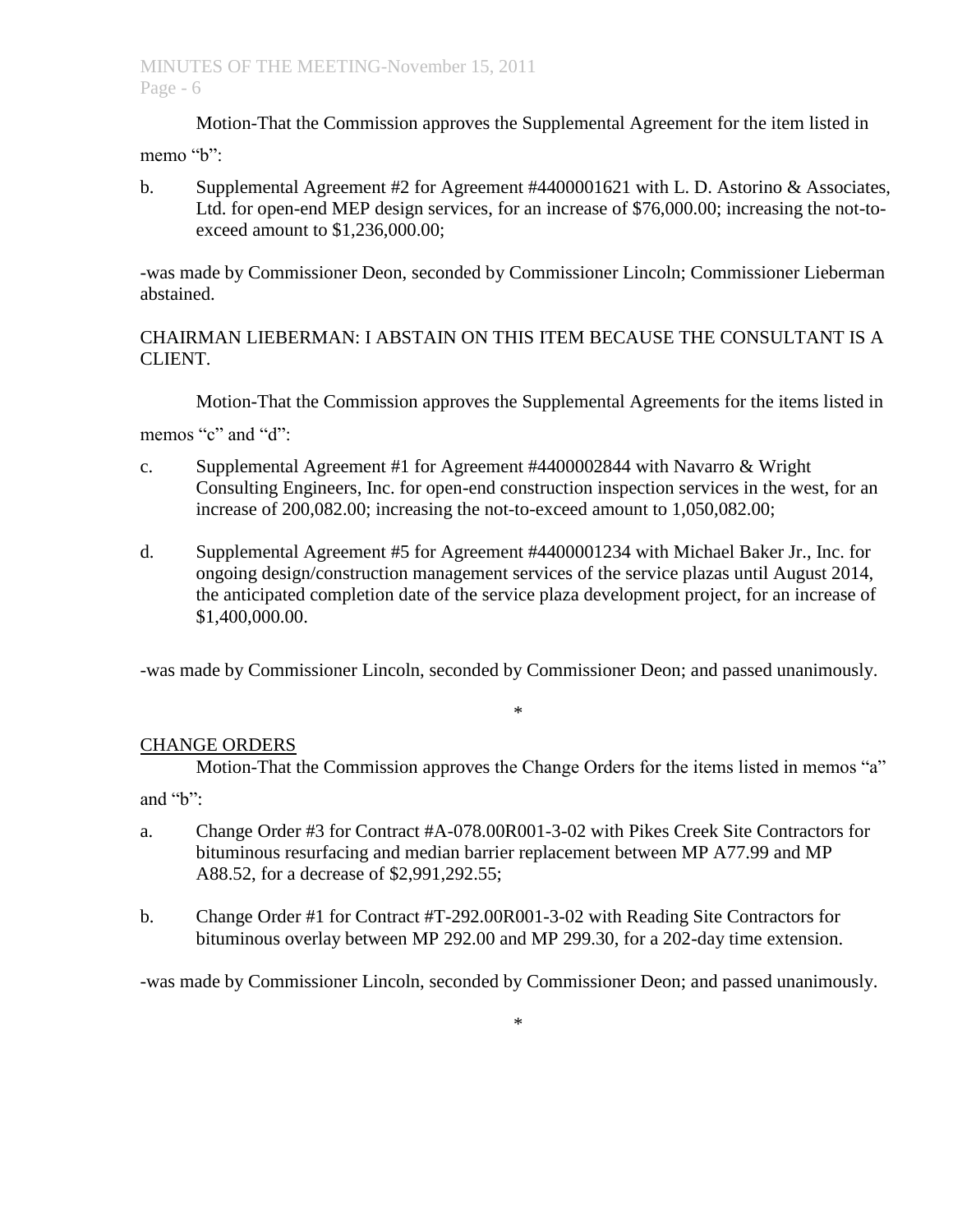## PSPC RECOMMENDATIONS

Motion-That the Commission approves the selection recommendations from the Professional

Services Procurement Committee (PSPC) and authorizes the negotiation and execution of an agreement with the first firm listed in memos "a" and "c":

- a. Open-end Mechanical, Electrical and Plumbing services systemwide; at a not-to-exceed amount of \$750,000.00: Burns Engineering, Inc. Johnson, Mirmiran & Thompson, Inc. Greenman-Pedersen, Inc.
- c. Operations and maintenance support of the toll collection hardware for the Findlay Connector/Southern Beltway; at a not-to-exceed amount of \$1,000,000.00; ACS State and Local Solutions, Inc.

-was made by Commissioner Deon, seconded by Commissioner Pratt.

Motion-That the Commission approves the selection recommendations from the Professional

Services Procurement Committee (PSPC) and authorizes the negotiation and execution of an

agreement with the first two (2) firms listed in memo "b":

b. Two (2) open-end traffic engineering services systemwide; at a not-to-exceed amount of \$900,000.00 each;

> URS Corporation HDR Engineering, Inc. Jacobs Engineering Group, Inc.

-was made by Commissioner Deon, seconded by Commission Lincoln; and passed unanimously.

## \*

# NEXT MEETING

# MR. NAUGLE: I HAVE NO FURTHER ITEMS FOR CONSIDERATION FOR TODAY'S MEETING. THE NEXT FORMAL COMMISSION MEETING WILL BE A TELEPHONE MEETING ON TUESDAY, DECEMBER 6, 2011 BEGINNING AT 10:00 A.M.

# ADJOURNMENT

Motion-That this meeting of The Pennsylvania Turnpike Commission be adjourned at 11:23 a.m.-was made by Commissioner Lincoln, seconded by Commissioner Deon; and passed unanimously.